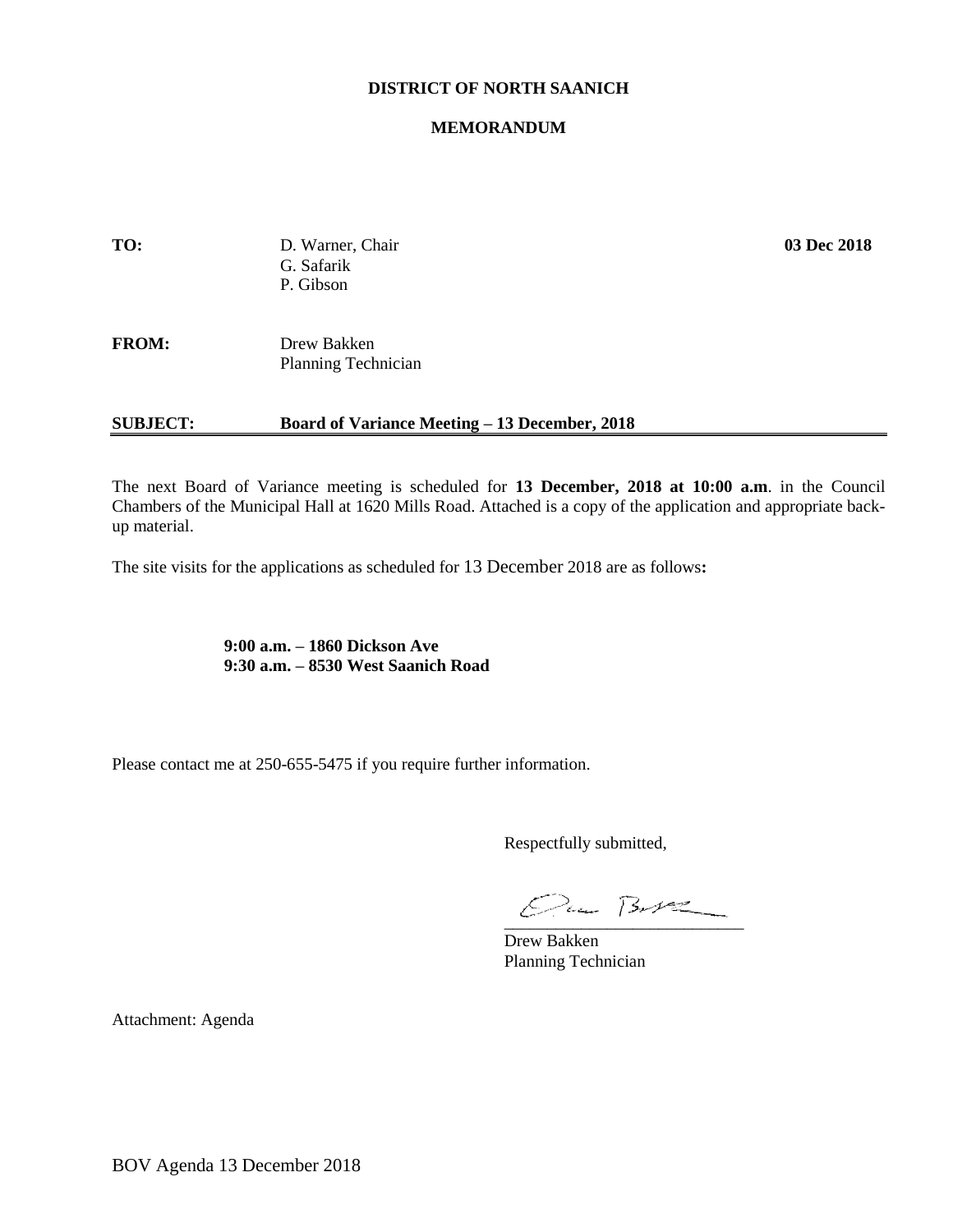### **DISTRICT OF NORTH SAANICH BOARD OF VARIANCE**

### **AGENDA**

## for the meeting to be held on **13 December, 2018 at 10:00 a.m.** in the Council Chambers at 1620 Mills Road, North Saanich

### **1. ADOPTION OF THE AGENDA**

#### **2. ADOPTION OF THE MINUTES**

3.1 Board of Variance Minutes for 15 November 2018.

### **3. APPLICATIONS**

### **3.1 1860 Dickson Ave**

| a) | Location:        | Lot A, Section 7, Range 2 East, Plan 42734                                                                                                                                                                            |
|----|------------------|-----------------------------------------------------------------------------------------------------------------------------------------------------------------------------------------------------------------------|
|    | Civic Address:   | 1860 Dickson Ave                                                                                                                                                                                                      |
|    | Applicant/Owner: | Erik Gault                                                                                                                                                                                                            |
|    | Variance:        | The applicant is requesting a variance to Section $502.2.4(d)(iv)$ of                                                                                                                                                 |
|    |                  | Zoning Bylaw No. 1255 in order to decrease the minimum required<br>exterior side setback for an accessory building in the Single Family<br>Residential Zone 2 (R-2) from 7.6m to 0m, a decrease of 7.6m or<br>$0\%$ . |

#### **Correspondence**: None

#### **3.3 8530 West Saanich road**

| a) | Location:<br>Civic Address:<br>Applicant/Owner:<br>Variance: | Section 1, Range 2 West<br>8530 West Saanich Road<br>Danny Jadresko<br>The applicant is requesting a variance to the following:                                                                                                           |
|----|--------------------------------------------------------------|-------------------------------------------------------------------------------------------------------------------------------------------------------------------------------------------------------------------------------------------|
|    |                                                              | - Section 110.3 of Zoning Bylaw No. 1255 in order to decrease the<br>minimum required setback for a structure from the natural boundary of<br>the marine shoreline from 15m to 3.05m, a decrease of 11.95m or 80%;                        |
|    |                                                              | - Section 501.4.4 $(c)$ (ii) of Zoning Bylaw No. 1255 in order to decrease the<br>minimum required rear setback for an accessory building in the Rural<br>Agricultural Zone (RA-4) from 7.6m to 3.05m, a decrease of 4.55m or<br>$60\%$ : |
|    |                                                              | - Section 501.4.4(c)(iii) of Zoning Bylaw No. 1255 in order to decrease the<br>minimum required interior side setback for an accessory building in the<br>Rural Agricultural Zone (RA-4) from 7.6m to 0m, a decrease of 7.6m or<br>100%." |

### **Correspondence**: None